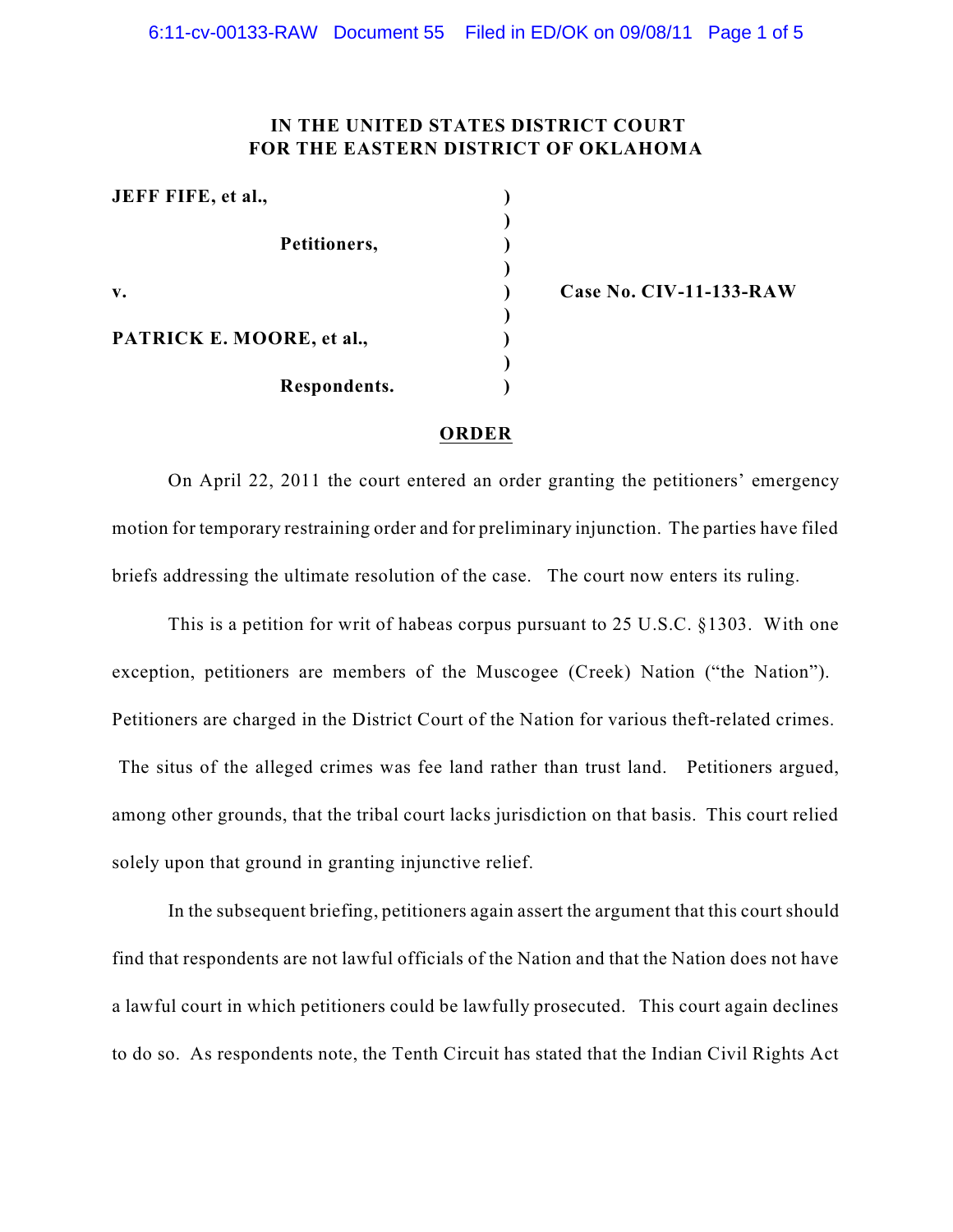#### 6:11-cv-00133-RAW Document 55 Filed in ED/OK on 09/08/11 Page 2 of 5

was "directed primarily to the administration of justice by tribal authority rather than to tribal governmental structure.... " *McCurdy v. Steele*, 506 F.2d 653, 655 (10<sup>th</sup> Cir.1974).<sup>1</sup>

As to the jurisdictional issue, respondents in their supplemental briefing make a clear and forceful presentation that this court was incorrect in its ruling. Respondents correctly note that *United States v. Wheeler,* 435 U.S. 313 (1978) holds that Indian tribes retain inherent sovereignty to enforce their criminal laws against their own members. The Supreme Court does not acknowledge any exception to this principle. Respondents contend this is because there is no exception; petitioners respond that the issue of extraterritoriality was not before the Court and thus the question remains open.

As to this second aspect, respondents note that the Nation's statutes grant jurisdiction to the tribal court regarding crimes involving the Nation's funds "regardless of the geographical location of any specific act or omission involved or resulting in such theft, misappropriation or misuse." Title 27 MCNC §1-102 C. This jurisdiction is defined in §1- 102 A. as including land owned by the Nation. Respondents then argue that the Nation, as a sovereign, has the authority to give its criminal statues extraterritorial effect, at least as to tribal members.

"[T]he criminal jurisdiction of the United States is in general based on the territorial principle, and criminal statutes of the United States are not by implication given an

In their supplemental brief, petitioners do not repeat their argument that the Nation's laws under which they are charged constitute an *ex post facto* violation. In any event, this court stands on its previous ruling rejecting this argument.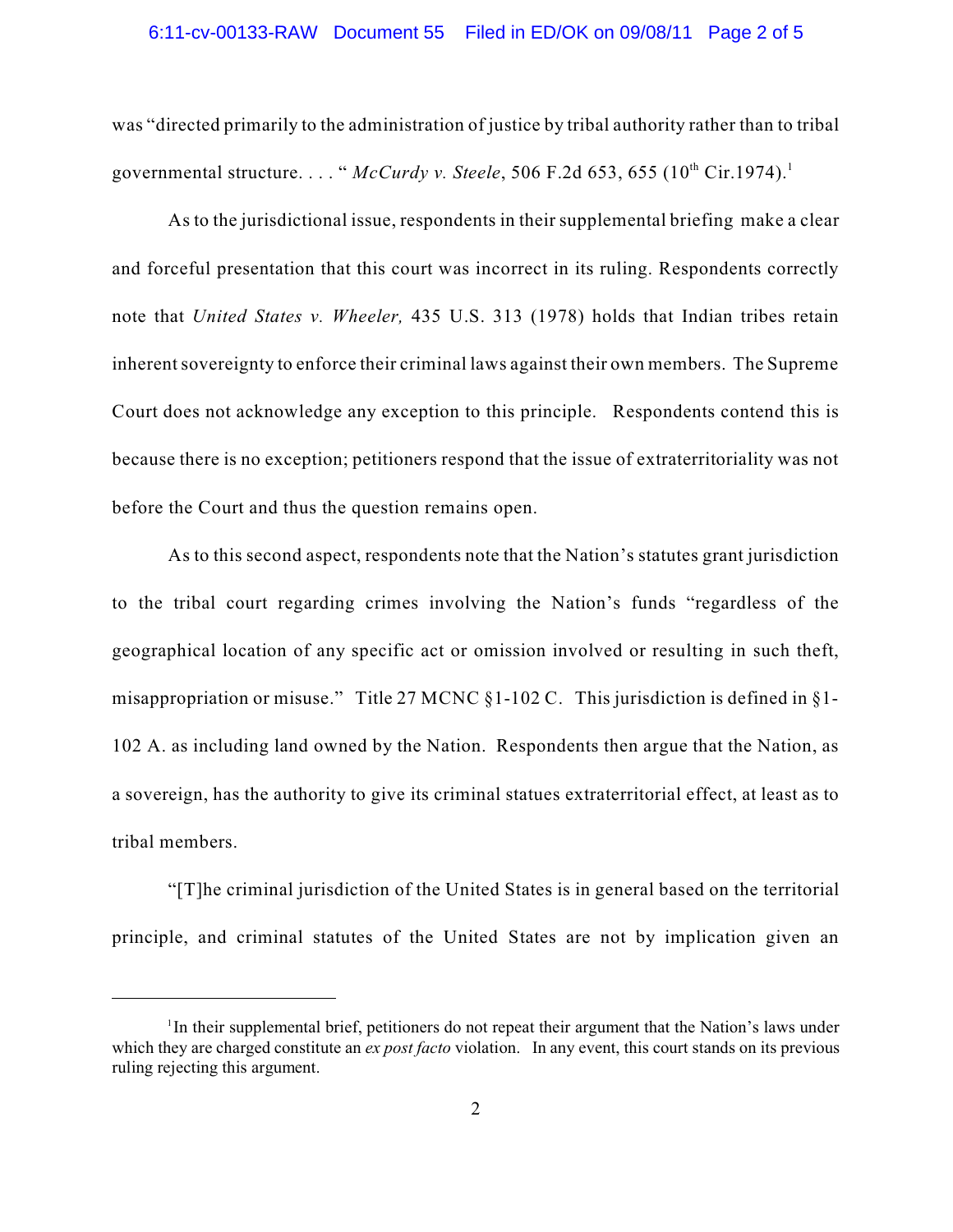### 6:11-cv-00133-RAW Document 55 Filed in ED/OK on 09/08/11 Page 3 of 5

extraterritorial effect." *United States v. Flores*, 289 U.S. 137, 155 (1933). A different conclusion may obtain if Congress has indicated an intent to apply the statute extraterritorially. *See EEOC v. Arabian Am. Oil Co.,* 499 U.S. 244, 248 (1991). Here, the tribal statute does express such an intent. The question is whether the analogy holds such that a tribe has the same authority as Congress to authorize extraterritorial jurisdiction.

Respondents may well be correct in their position. Nevertheless, this court has found a few scattered references (quite few and quite scattered) indicating that the present state of the law has been interpreted in the same manner as by this court. Under those circumstances, the court is persuaded it should stand on its previous ruling. It further seems clear that a question of jurisdiction should be resolved prior to a citizen (tribal member or not) being subjected to criminal process.<sup>2</sup> For the reasons set forth below, the court finds that petitioners have sustained their burden of proof and their petition for writ of habeas corpus should be granted.

The Eighth Circuit has cited *Wheeler* and *Talton v. Mayes,* 163 U.S. 376 (1896) (another decision cited by respondents) as standing for the proposition that "[a]n Indian tribe's power to punish members who commit crimes within Indian country is a fundamental attribute of the tribe's sovereignty." *Walker v. Rushing*, 898 F.2d 672, 674 (8<sup>th</sup>)

<sup>&</sup>lt;sup>2</sup>As this court noted in its April 22, 2011 order, the tribal appellate rules appear to recognize the same general principle, because they permit an appeal from the denial of a motion to dismiss. In the case at bar, however, the tribal appellate court had not (and evidently still has not) ruled on just such an appeal by these petitioners, and the accompanying motion to stay.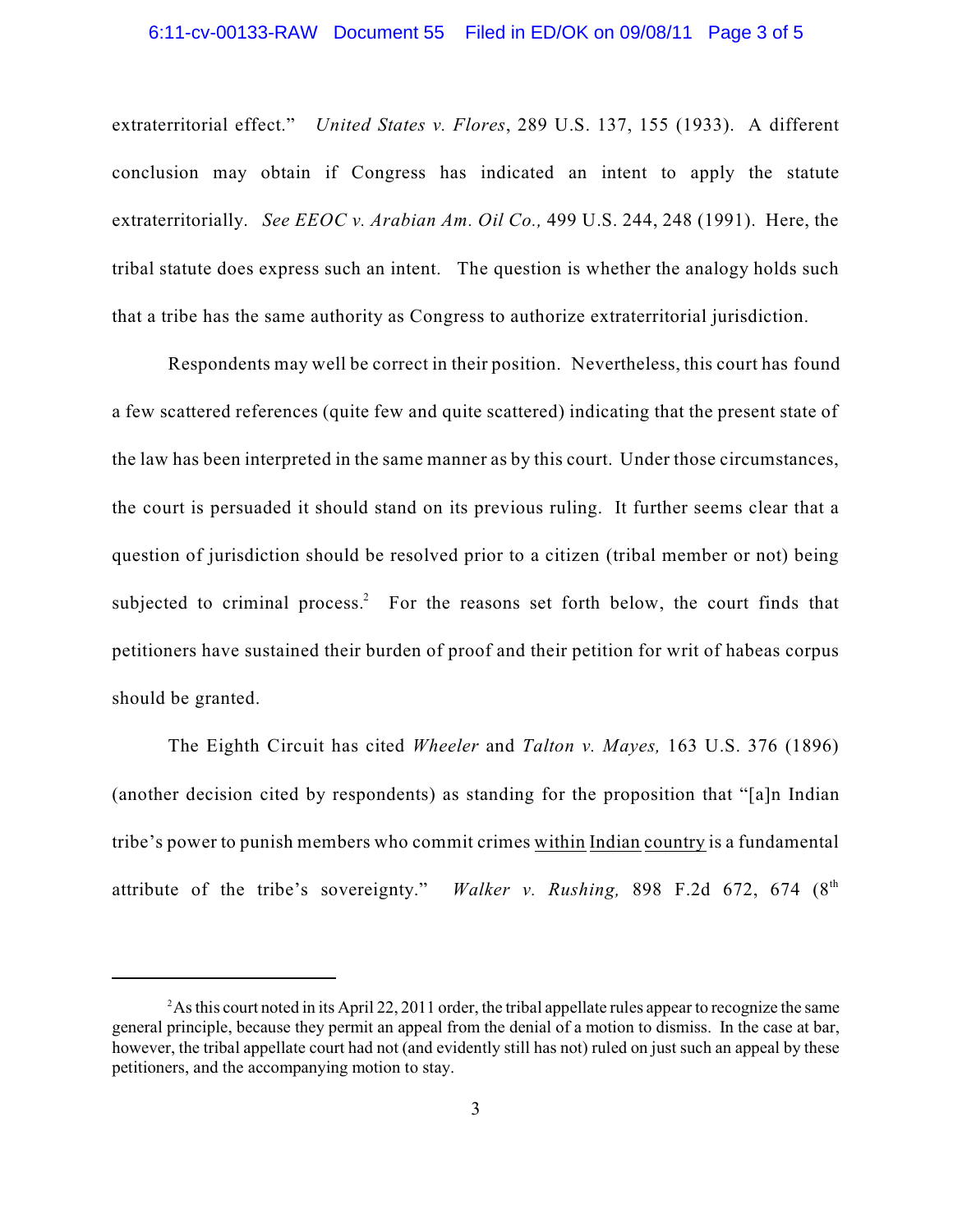### 6:11-cv-00133-RAW Document 55 Filed in ED/OK on 09/08/11 Page 4 of 5

Cir.1990)(emphasis added). If respondents' argument is correct, the highlighted phrase is an excrescence. This court is not prepared to so hold.

LaFave's treatise on criminal law posits that "the states have general criminal jurisdiction over all persons, including Indians, regarding crimes committed within that state but outside of Indian country." W. LaFave, Substantive Criminal Law §4.5, text at n.56. (citing *Hagen v. Utah,* 510 U.S. 399 (1994)). Respondents' position, including as to extraterritoriality, would seem contrary to this principle. Further, "[b]asic federal Indian policy generally has favored separating Indians on their own lands that are designated as Indian country; therefore, preemption of state laws outside of Indian country has not been extensive." Cohen, Handbook of Federal Indian Law (1982 ed.) at 348.

Thus, under this view, "if a tribal member commits a crime outside Indian country, the state has jurisdiction." Sarah Krakoff, *A Narrative of Sovereignty: Illuminating the Paradox of the Domestic Dependent Nation,* 83 Or. L. Rev. 1109, 1186 (2004). *See also* Samantha A. Moppett, *Acknowledging America's First Sovereign: Incorporating Tribal Justice Systems into the Legal Research and Writing Curriculum,* 35 Okla. City U. L. Rev. 267 at n.229 (2010)("Tribal courts do not have jurisdiction over crimes that are not committed on Indian land." (citing Canby, American Indian Law in a Nutshell at 175 (4<sup>th</sup> ed.2004)). 3

 $3$ The situs of the alleged crimes in this case is land owned by the Nation. Therefore, it may be said to be tribal land, but the parties do not dispute it is not within "Indian country" as defined by 18 U.S.C. §1151.